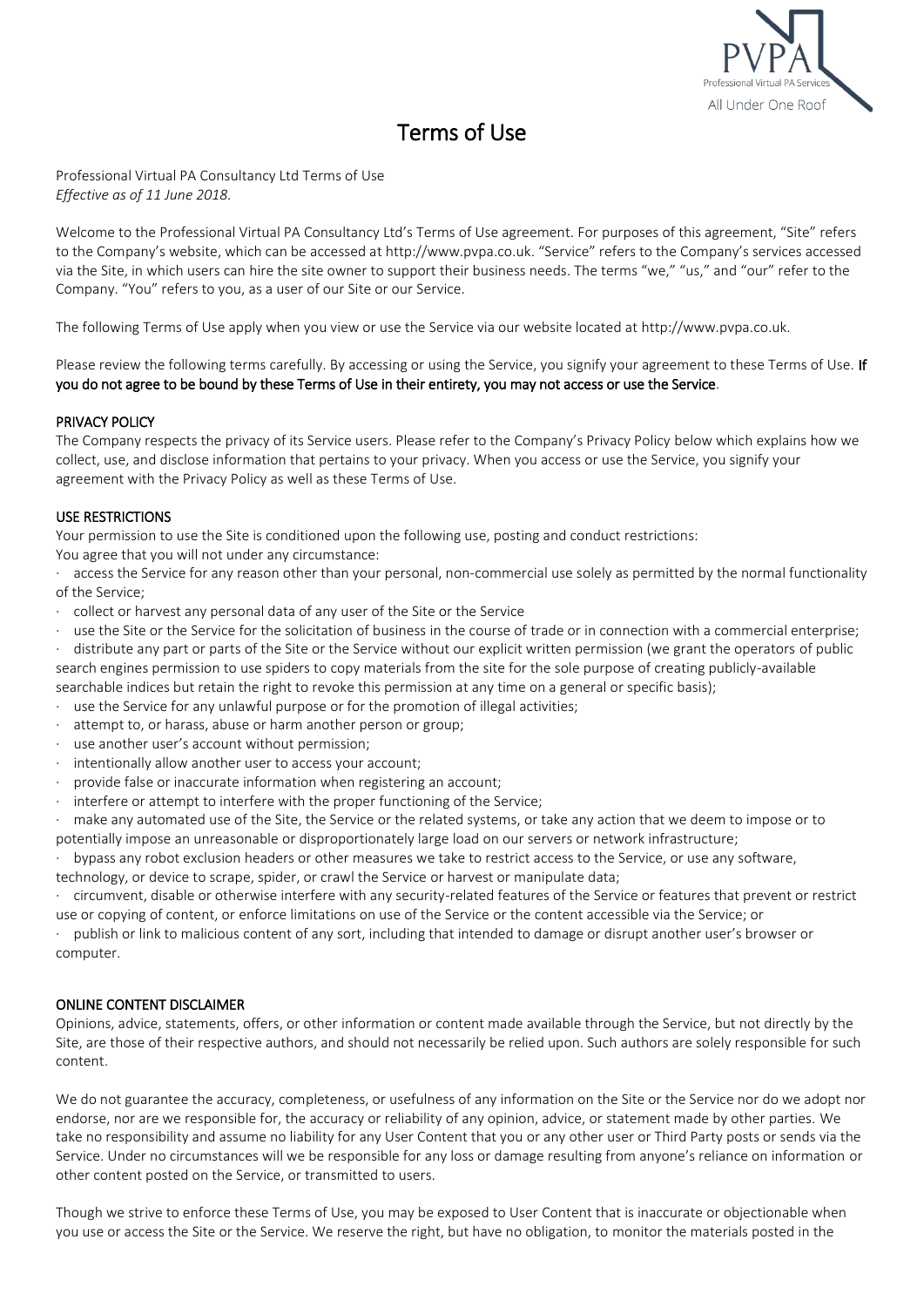public areas of the Site or the Service or to limit or deny a user's access to the Service or take other appropriate action if a user violates these Terms of Use or engages in any activity that violates the rights of any person or entity or which we deem unlawful, offensive, abusive, harmful or malicious. Emails sent between you and other participants that are not readily accessible to the general public will be treated by us as private to the extent required by applicable law. The Company shall have the right to remove any material that in its sole opinion violates, or is alleged to violate, the law or this agreement or which might be offensive, or that might violate the rights, harm, or threaten the safety of users or others. Unauthorised use may result in criminal and/or civil prosecution under Federal, State and local law. If you become aware of a misuse of our Service or violation of these Terms of Use, please contact us at julie@pvpa.co.uk.

## LINKS TO OTHER SITES AND/OR MATERIALS

As part of the Service, we may provide you with convenient links to Third Party website(s) ("Third Party Sites") as well as content or items belonging to or originating from third parties (the "Third Party Applications, Software or Content"). These links are provided as a courtesy to Service subscribers. We have no control over Third Party Sites or Third Party Applications, Software or Content or the promotions, materials, information, goods or services available on these Third Party Sites or Third Party Applications, Software or Content. Such Third Party Sites and Third Party Applications, Software or Content are not investigated, monitored or checked for accuracy, appropriateness, or completeness, and we are not responsible for any Third Party Sites accessed through the Site or any Third Party Applications, Software or Content posted on, available through or installed from the Site, including the content, accuracy, offensiveness, opinions, reliability, privacy practices or other policies of or contained in the Third Party Sites or the Third Party Applications, Software or Content. Inclusion of, linking to or permitting the use or installation of any Third Party Site or any Third Party Applications, Software or Content does not imply our approval or endorsement. If you decide to leave the Site and access the Third Party Sites or to use or install any Third Party Applications, Software or Content, you do so at your own risk and you should be aware that our terms and policies, including these Terms of Use, no longer govern. You should review the applicable terms and policies, including privacy and data gathering practices, of any Third Party Site to which you navigate from the Site or relating to any applications you use or install from the Third Party Site.

#### COPYRIGHT COMPLAINTS AND COPYRIGHT AGENT

(a) Termination of Repeat Infringer Accounts. We respect the intellectual property rights of others and requires that the users do the same. We have adopted and implemented a policy that provides for the termination in appropriate circumstances of users of the Service who are repeat infringers. We may terminate access for participants or users who are found repeatedly to provide or post protected Third Party content without necessary rights and permissions.

(b) If you are a copyright owner or an agent thereof and believe, in good faith, that any materials provided on the Service infringe upon your copyrights, you may submit a notification by sending the following information in writing to our designated copyright agent at Professional Virtual PA Consultancy Ltd, 13 Hamfield Cottages, Lower Road, Cookham, Berkshire, SL6 9HA.:

- 1. The date of your notification;
- 2. A physical or electronic signature of a person authorised to act on behalf of the owner of an exclusive right that is allegedly infringed;
- 3. A description of the copyrighted work claimed to have been infringed, or, if multiple copyrighted works at a single online site are covered by a single notification, a representative list of such works at that site;
- 4. A description of the material that is claimed to be infringing or to be the subject of infringing activity and information sufficient to enable us to locate such work;
- 5. Information reasonably sufficient to permit the service provider to contact you, such as an address, telephone number, and/or email address;
- 6. A statement that you have a good faith belief that use of the material in the manner complained of is not authorised by the copyright owner, its agent, or the law; and
- 7. A statement that the information in the notification is accurate, and under penalty of perjury, that you are authorised to act on behalf of the owner of an exclusive right that is allegedly infringed.

#### LICENSE GRANT

By posting any User Content via the Service, you expressly grant, and you represent and warrant that you have a right to grant, to the Company a royalty-free, sub-licensable, transferable, perpetual, irrevocable, non-exclusive, worldwide license to use, reproduce, modify, publish, list information regarding, edit, translate, distribute, publicly perform, publicly display, and make derivative works of all such User Content and your name, voice, and/or likeness as contained in your User Content, if applicable, in whole or in part, and in any form, media or technology, whether now known or hereafter developed, for use in connection with the Service.

#### INTELLECTUAL PROPERTY

You acknowledge and agree that we and our licensors retain ownership of all intellectual property rights of any kind related to the Service, including applicable copyrights, trademarks and other proprietary rights. Other product and company names that are mentioned on the Service may be trademarks of their respective owners. We reserve all rights that are not expressly granted to you under these Terms of Use.

#### EMAIL MAY NOT BE USED TO PROVIDE NOTICE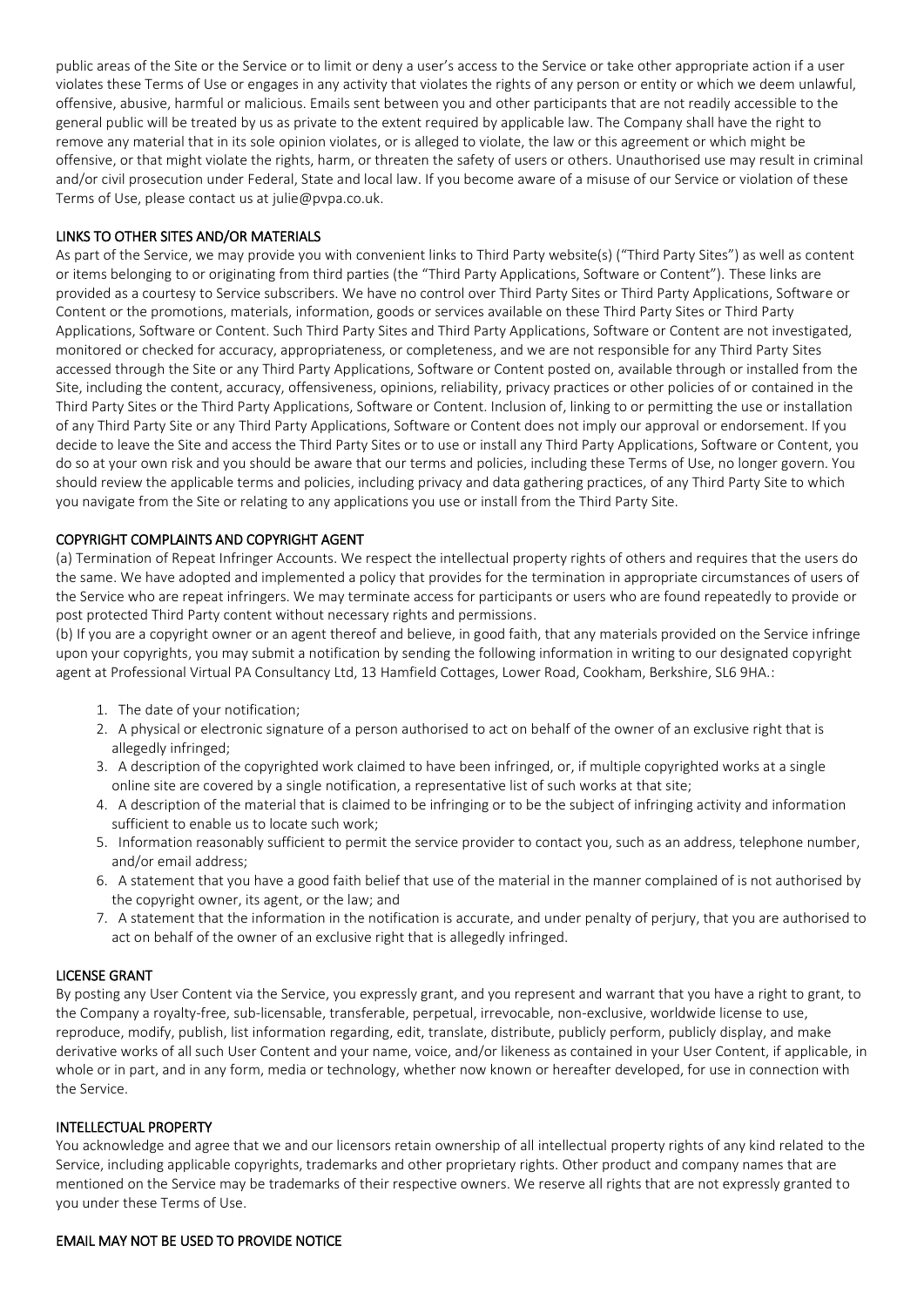Communications made through the Service's email and messaging system will not constitute legal notice to the Site, the Service, or any of its officers, employees, agents or representatives in any situation where legal notice is required by contract or any law or regulation.

# USER CONSENT TO RECEIVE COMMUNICATIONS IN ELECTRONIC FORM

For contractual purposes, you: (a) consent to receive communications from us in an electronic form via the email address you have submitted; and (b) agree that all Terms of Use, agreements, notices, disclosures, and other communications that we provide to you electronically satisfy any legal requirement that such communications would satisfy if it were in writing. The foregoing does not affect your non-waivable rights.

We may also use your email address to send you other messages, including information about the Site or the Service and special offers. You may opt out of such email by changing your account settings, using the "Unsubscribe" link in the message, or by sending an email to julie@pvpa.co.uk.

Opting out may prevent you from receiving messages regarding the Site, the Service or special offers.

## WARRANTY DISCLAIMER

THE SERVICE, IS PROVIDED "AS IS," WITHOUT WARRANTY OF ANY KIND. WITHOUT LIMITING THE FOREGOING, WE EXPRESSLY DISCLAIM ALL WARRANTIES, WHETHER EXPRESS, IMPLIED OR STATUTORY, REGARDING THE SERVICE INCLUDING WITHOUT LIMITATION ANY WARRANTY OF MERCHANTABILITY, FITNESS FOR A PARTICULAR PURPOSE, TITLE, SECURITY, ACCURACY AND NON-INFRINGEMENT. WITHOUT LIMITING THE FOREGOING, WE MAKE NO WARRANTY OR REPRESENTATION THAT ACCESS TO OR OPERATION OF THE SERVICE WILL BE UNINTERRUPTED OR ERROR FREE. YOU ASSUME FULL RESPONSIBILITY AND RISK OF LOSS RESULTING FROM YOUR DOWNLOADING AND/OR USE OF FILES, INFORMATION, CONTENT OR OTHER MATERIAL OBTAINED FROM THE SERVICE. SOME JURISDICTIONS LIMIT OR DO NOT PERMIT DISCLAIMERS OF WARRANTY, SO THIS PROVISION MAY NOT APPLY TO YOU.

## LIMITATION OF DAMAGES;

RELEASE TO THE EXTENT PERMITTED BY APPLICABLE LAW, IN NO EVENT SHALL THE SITE, THE SERVICE, ITS AFFILIATES, DIRECTORS, OR EMPLOYEES, OR ITS LICENSORS OR PARTNERS, BE LIABLE TO YOU FOR ANY LOSS OF PROFITS, USE, OR DATA, OR FOR ANY INCIDENTAL, INDIRECT, SPECIAL, CONSEQUENTIAL OR EXEMPLARY DAMAGES, HOWEVER ARISING, THAT RESULT FROM: (A) THE USE, DISCLOSURE, OR DISPLAY OF YOUR USER CONTENT; (B) YOUR USE OR INABILITY TO USE THE SERVICE; (C) THE SERVICE GENERALLY OR THE SOFTWARE OR SYSTEMS THAT MAKE THE SERVICE AVAILABLE; OR (D) ANY OTHER INTERACTIONS WITH USE OR WITH ANY OTHER USER OF THE SERVICE, WHETHER BASED ON WARRANTY, CONTRACT, TORT (INCLUDING NEGLIGENCE) OR ANY OTHER LEGAL THEORY, AND WHETHER OR NOT WE HAVE BEEN INFORMED OF THE POSSIBILITY OF SUCH DAMAGE, AND EVEN IF A REMEDY SET FORTH HEREIN IS FOUND TO HAVE FAILED OF ITS ESSENTIAL PURPOSE. SOME JURISDICTIONS LIMIT OR DO NOT PERMIT DISCLAIMERS OF LIABILITY, SO THIS PROVISION MAY NOT APPLY TO YOU.

If you have a dispute with one or more users, a restaurant or a merchant of a product or service that you review using the Service, you release us (and our officers, directors, agents, subsidiaries, joint ventures and employees) from claims, demands and damages (actual and consequential) of every kind and nature, known and unknown, arising out of or in any way connected with such disputes.

## MODIFICATION OF TERMS OF USE

We can amend these Terms of Use at any time and will update these Terms of Use in the event of any such amendments. It is your sole responsibility to check the Site from time to time to view any such changes in this agreement. Your continued use of the Site or the Service signifies your agreement to our revisions to these Terms of Use. We will endeavour to notify you of material changes to the Terms by posting a notice on our homepage and/or sending an email to the email address you provided to us upon registration. For this additional reason, you should keep your contact and profile information current. Any changes to these Terms (other than as set forth in this paragraph) or waiver of our rights hereunder shall not be valid or effective except in a written agreement bearing the physical signature of one of our officers. No purported waiver or modification of this agreement on our part via telephonic or email communications shall be valid.

#### GENERAL TERMS

If any part of this Terms of Use agreement is held or found to be invalid or unenforceable, that portion of the agreement will be construed as to be consistent with applicable law while the remaining portions of the agreement will remain in full force and effect. Any failure on our part to enforce any provision of this agreement will not be considered a waiver of our right to enforce such provision. Our rights under this agreement survive any transfer or termination of this agreement.

You agree that any cause of action related to or arising out of your relationship with the Company must commence within ONE year after the cause of action accrues. Otherwise, such cause of action is permanently barred.

These Terms of Use and your use of the Site are governed by the laws of the Berkshire, England, without regard to conflict of law provisions.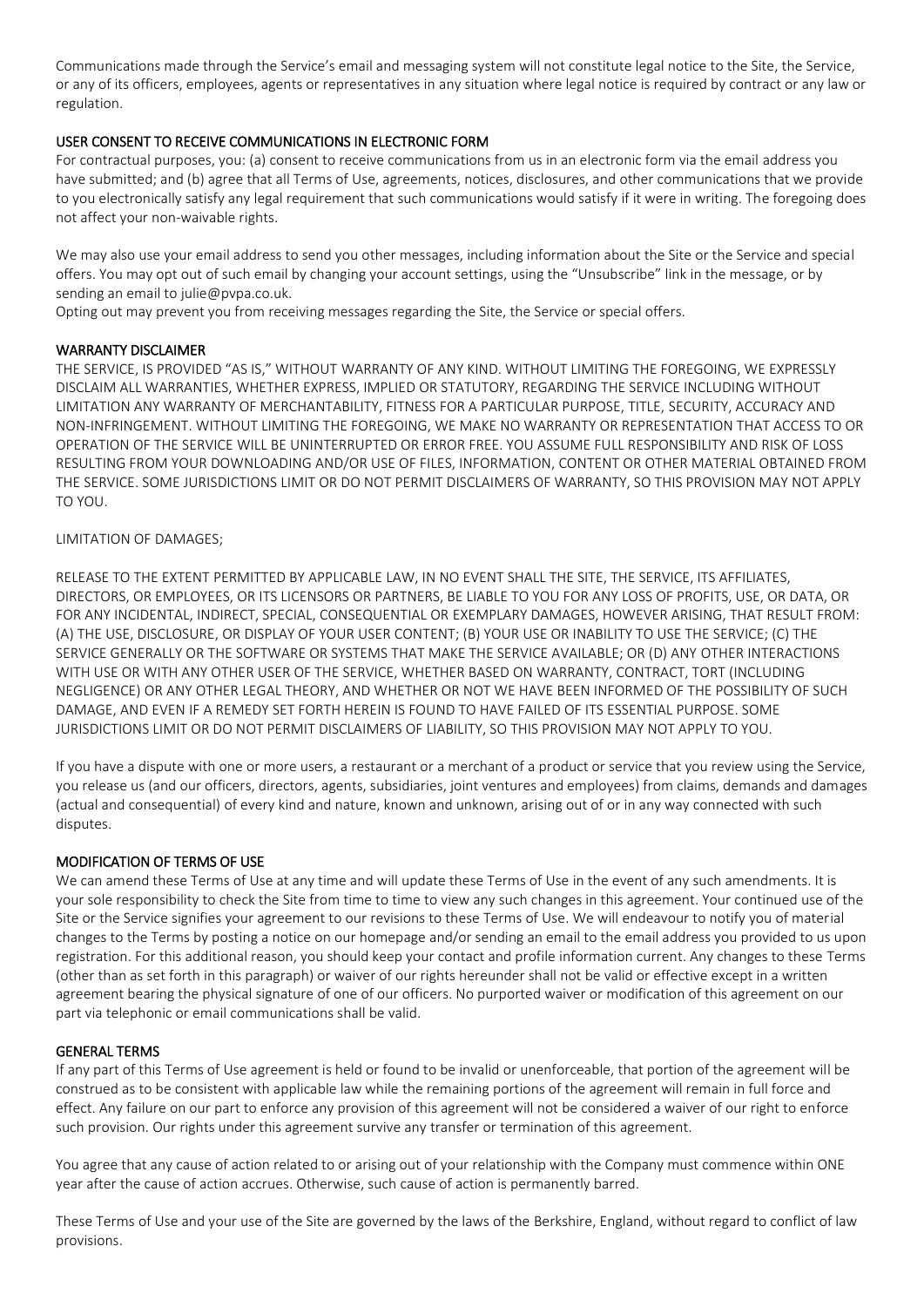We may assign or delegate these Terms of Service and/or our Privacy Policy, in whole or in part, to any person or entity at any time with or without your consent. You may not assign or delegate any rights or obligations under the Terms of Service or Privacy Policy without our prior written consent, and any unauthorised assignment or delegation by you is void.

YOU ACKNOWLEDGE THAT YOU HAVE READ THESE TERMS OF USE, UNDERSTAND THE TERMS OF USE, AND WILL BE BOUND BY THESE TERMS AND CONDITIONS. YOU FURTHER ACKNOWLEDGE THAT THESE TERMS OF USE TOGETHER WITH THE PRIVACY POLICY AT WWW.PVPA.CO.UK/LEGAL REPRESENT THE COMPLETE AND EXCLUSIVE STATEMENT OF THE AGREEMENT BETWEEN US AND THAT IT SUPERSEDES ANY PROPOSAL OR PRIOR AGREEMENT ORAL OR WRITTEN, AND ANY OTHER COMMUNICATIONS BETWEEN US RELATING TO THE SUBJECT MATTER OF THIS AGREEMENT.

# Privacy Policy

#### ICO REGISTRATION

Professional Virtual PA Consultancy Ltd is registered with the ICO Reference No A8365339. For more detailed information please visit [www.ico.org.uk.](http://www.ico.org.uk/)

Professional Virtual PA Consultancy Ltd (the "Company") is committed to maintaining robust privacy protections for its users. Our Privacy Policy ("Privacy Policy") is designed to help you understand how we collect, use and safeguard the information you provide to us and to assist you in making informed decisions when using our Service.

For purposes of this Agreement, "Site" refers to the Company's website, which can be accessed at http:www.pvpa.co.uk.

"Service" refers to the Company's services accessed via the Site, in which users can hire the services of the site owner to support their business needs.

The terms "we," "us," and "our" refer to the Company.

"You" refers to you, as a user of our Site or our Service.

By accessing our Site or our Service, you accept our Privacy Policy and Terms of Use (see above), and you consent to our collection, storage, use and disclosure of your Personal Information as described in this Privacy Policy.

#### INFORMATION WE COLLECT

Professional Virtual PA Consultancy Ltd collects "Non-Personal Information" and "Personal Information" in the categories described below.

*Usage data*

Professional Virtual PA Consultancy Ltd will process information about your use of our website and services ("usage data"). The usage data may include

- (1) the browser types and versions used
- (2) the operating system used by the accessing system
- (3) the website from which an accessing system reaches our website (so-called referrers)
- (4) the sub-websites
- (5) the date and time (so-called timestamp) of access to the Internet site
- (6) an Internet protocol address (IP address)
- (7) the Internet service provider (ISP) of the accessing system
- (8) the geographical location of the user
- (9) the page views and site navigation paths
- (10) the pattern of the users' use of the service with regards to timing and frequency
- (11) any other similar data and information that may be used in the event of attacks on our information technology systems.

The source of the usage data is Google Analytics. The usage data collected is needed to

- (1) deliver the content of our website correctly
- (2) optimise the content of our website as well as any advertisement
- (3) ensure the long-term viability of our information technology systems and website technology
- (4) provide law enforcement authorities with the information necessary for criminal prosecution in case of a cyber-attack.

In order to process this information, we have our legitimate interests in monitoring and improving our website and services.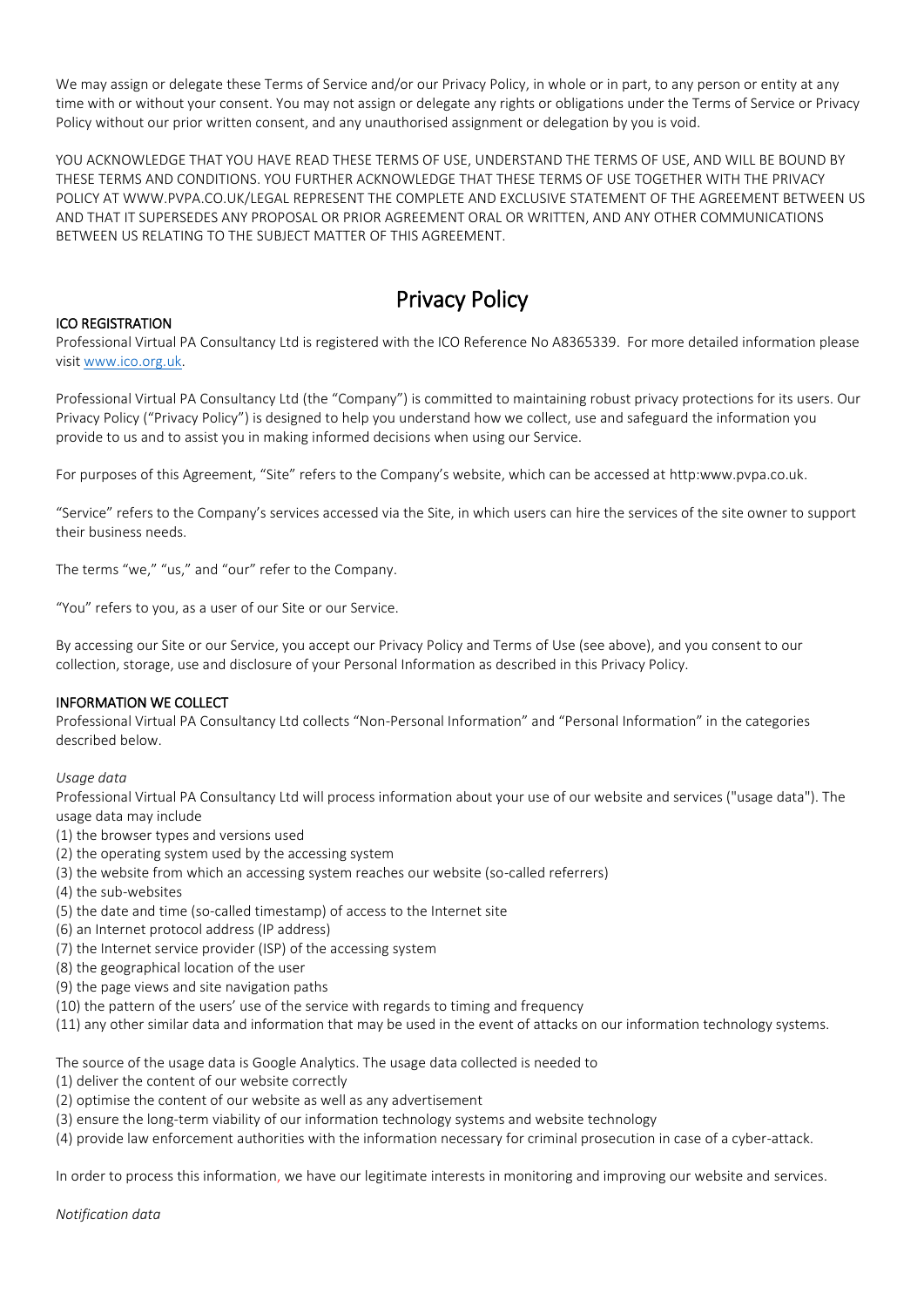Professional Virtual PA Consultancy Ltd may process information that you provide to us for the purpose of subscribing to our email notifications and/or newsletters ("notification data"). Our newsletter may only be received by the user if (1) the user has a valid email address and

(2) the user registers for the newsletter shipping.

A confirmation email will be sent to the email address registered by a user for the first time for newsletter shipping, for legal reasons, in a double opt-in procedure. The confirmation email is used to prove whether the owner of the email address as the user is authorised to receive the newsletter.

When the user registers for the newsletter, we also store the IP address of the computer system assigned by the Internet service provider (ISP) and used by the user at the time of the registration, as well as the date and time of the registration. The purpose of the collection of this data is to legally protect Professional Virtual PA Consultancy Ltd by ensuring understanding of the possible misuse of the email address of a user at a later date. The personal information collected as part of a registration for the newsletter will only be used to send our newsletter.

The subscription to the newsletter may be terminated by the user at any time. The consent to the storage of personal data, which the user has given prior to the shipping of the newsletter, may be revoked at any time. For the purpose of revoking consent, a corresponding link for unsubscribing is found in each newsletter.

#### *Enquiry data, correspondence data and customer relationship data*

Professional Virtual PA Consultancy Ltd may process information contained in any enquiry you submit to us regarding our services and products ("enquiry data"). If a user contacts us via email or via a contact form, the personal information transmitted by the user is automatically stored.

- The personal information may include:
- (1) the user's contact information
- (2) the user's name
- (3) the name of the user's employer
- (4) the user's job title or role
- (5) the metadata associated with the communication
- (6) and information contained in communications between the user and Professional Virtual PA Consultancy Ltd

Such personal data transmitted on a voluntary basis by a user to Professional Virtual PA Consultancy Ltd are stored for the purpose of processing or contacting the user, managing our relationships with customers, keeping records of communication with the user, and promoting our products and services to customers.

#### HOW WE USE AND SHARE INFORMATION

#### *Personal Information*

Except as otherwise stated in this Privacy Policy, we do not sell, trade, rent or otherwise share for marketing purposes your Personal Information with third parties without your consent. We do share Personal Information with vendors who are performing services for the Company, such as the servers for our email communications who are provided access to user's email address for purposes of sending emails from us. Those vendors use your Personal Information only at our direction and in accordance with our Privacy Policy.

In general, the Personal Information you provide to us is used to help us communicate with you. For example, we use Personal Information to contact users in response to questions, solicit feedback from users, provide technical support, and inform users about promotional offers.

#### *Non-Personal Information*

In general, we use Non-Personal Information to help us improve the Service and customise the user experience. We also aggregate Non-Personal Information in order to track trends and analyse use patterns on the Site. This Privacy Policy does not limit in any way our use or disclosure of Non-Personal Information and we reserve the right to use and disclose such Non-Personal Information to our partners, advertisers and other third parties at our discretion.

#### *Legal purpose of the processing of personal data*

Professional Virtual PA Consultancy Ltd may process any of your personal information identified in this privacy policy where necessary for the establishment, exercise or defence of legal claims, both in court proceedings and in an administrative or out-ofcourt procedure. The legal basis for this processing is the protection and assertion of our legal rights, your legal rights and the legal rights of others.

Professional Virtual PA Consultancy Ltd may also process any of your personal information identified in this privacy policy where necessary for the purposes of obtaining or maintaining insurance coverage, managing risks, fulfilment of tax obligations, or obtaining professional advice. The legal basis for this processing is the proper protection of our business against risks.

#### RETAINING AND DELETING YOUR PERSONAL INFORMATION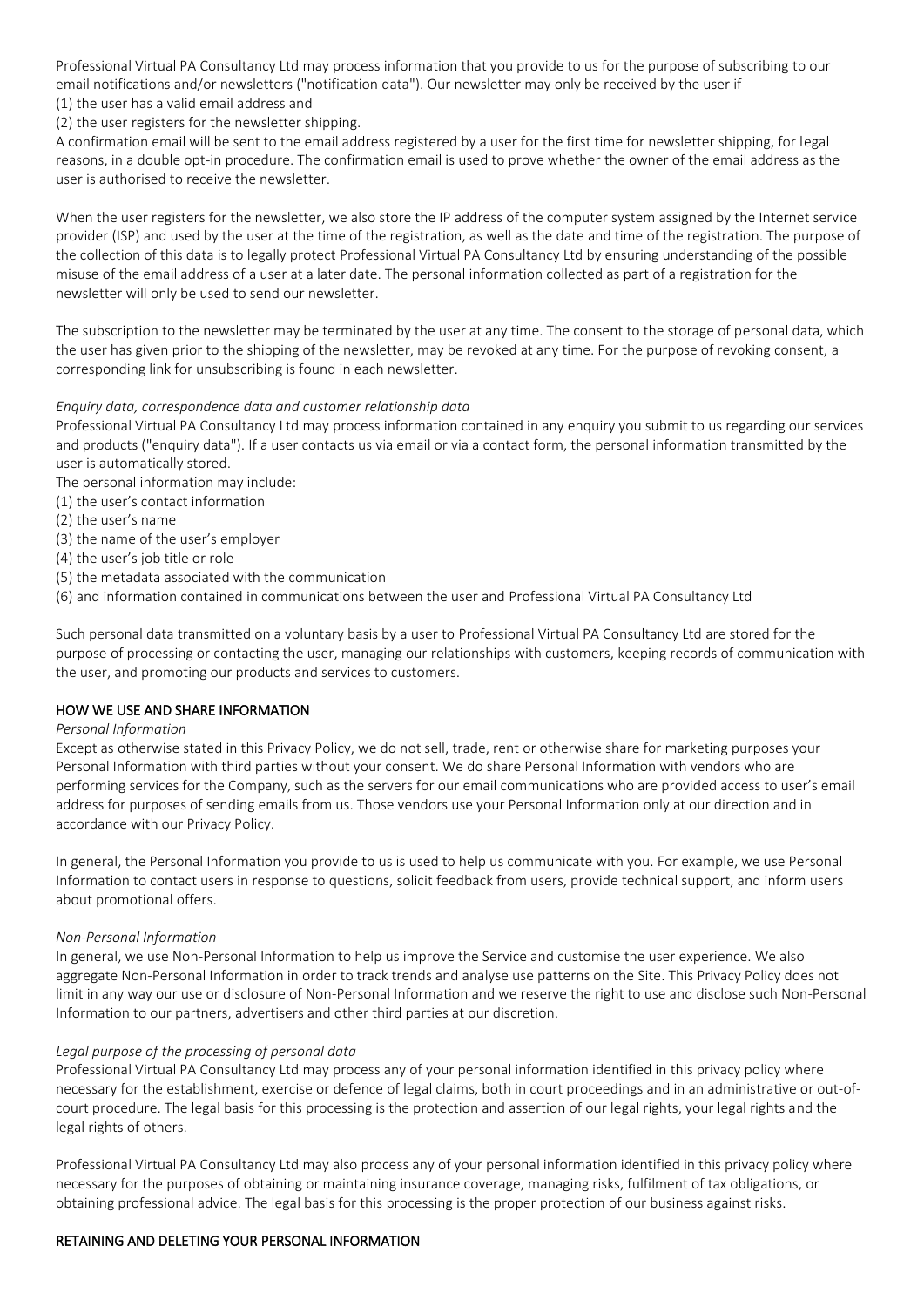The personal information that we process for any purpose or purposes will not be kept for longer than is necessary for the expressed purpose. We will retain your personal data as follows:

- your contact information
- your name
- the name of your employer
- your job title or role
- the metadata associated with the communication
- and information contained in communications between you and Professional Virtual PA Consultancy Ltd

and will be retained for a minimum period of 30 days and for a maximum period of 18 months.

In some instances, it is not possible for us to specify in advance the periods for which your personal information will be stored by us. In such cases, we will determine the period of retention based on the following criteria:

- the period of retention of contact information,
- the period of retention of information contained in communications between you and Professional Virtual PA Consultancy Ltd

and will be determined based on the term you are a client with us.

## YOUR DATA PROTECTION RIGHTS UNDER THE GENERAL DATA PROTECTION REGULATION (GDPR)

If you are a resident of the EEA, you have the following data protection rights:

- If you wish to access, correct, update, or request deletion of your personal information, you can do so at any time by emailing julie@pvpa.co.uk.
- In addition, you can object to the processing of your personal information, ask us to restrict the processing of your personal information or request portability of your personal information.
- You have the right to opt-out of marketing communications we send you at any time. You can exercise this right by clicking on the "unsubscribe" or "opt-out" link in the marketing emails we send you. To opt-out of other forms of marketing, please contact us by emailing julie@pvpa.co.uk.
- Similarly, if we have collected and process your personal information with your consent, then you can withdraw your consent at any time. Withdrawing your consent will not affect the lawfulness of any processing we conducted prior to your withdrawal, nor will it affect the processing of your personal information conducted in reliance on lawful processing grounds other than consent.
- You have the right to complain to a data protection authority about our collection and use of your personal information. For more information, please contact your local data protection authority.

We respond to all requests we receive from individuals wishing to exercise their data protection rights in accordance with applicable data protection laws.

#### LINKS TO OTHER WEBSITES

As part of the Service, we may provide links to or compatibility with other websites or applications. However, we are not responsible for the privacy practices employed by those websites or the information or content they contain. This Privacy Policy applies solely to information collected by us through the Site and the Service. Therefore, this Privacy Policy does not apply to your use of a third party website accessed by selecting a link on our Site or via our Service. To the extent that you access or use the Service through or on another website or application, then the privacy policy of that other website or application will apply to your access or use of that site or application. We encourage our users to read the privacy statements of other websites before proceeding to use them.

#### UPDATES

We may update this policy from time to time by publishing a new version on our website. You should check this page occasionally to ensure you are happy with any changes to this policy. We may notify you of significant changes to this policy by email or by placing a prominent notice on our site. Significant changes will go into effect 30 days following such notification. Non-material changes or clarifications will take effect immediately. You should periodically check the Site and this privacy page for updates.

# Cookie Policy

Professional Virtual PA Consultancy Ltd's website may gather information about your general Internet use by using cookies in order to help you personalise your online experience. Where used, these cookies are downloaded to your computer automatically. A cookie is a text file that is placed on your hard disk by a web page server. Cookies cannot be used to run programs or deliver viruses to your computer. Cookies are uniquely assigned to you, and can only be read by a web server in the domain that issued the cookie to you.

'Essential' cookies are automatically placed on your computer or device when you access our website or take certain actions on our website. 'Non-essential' cookies and other technologies are only placed on your computer or device if you have consented to